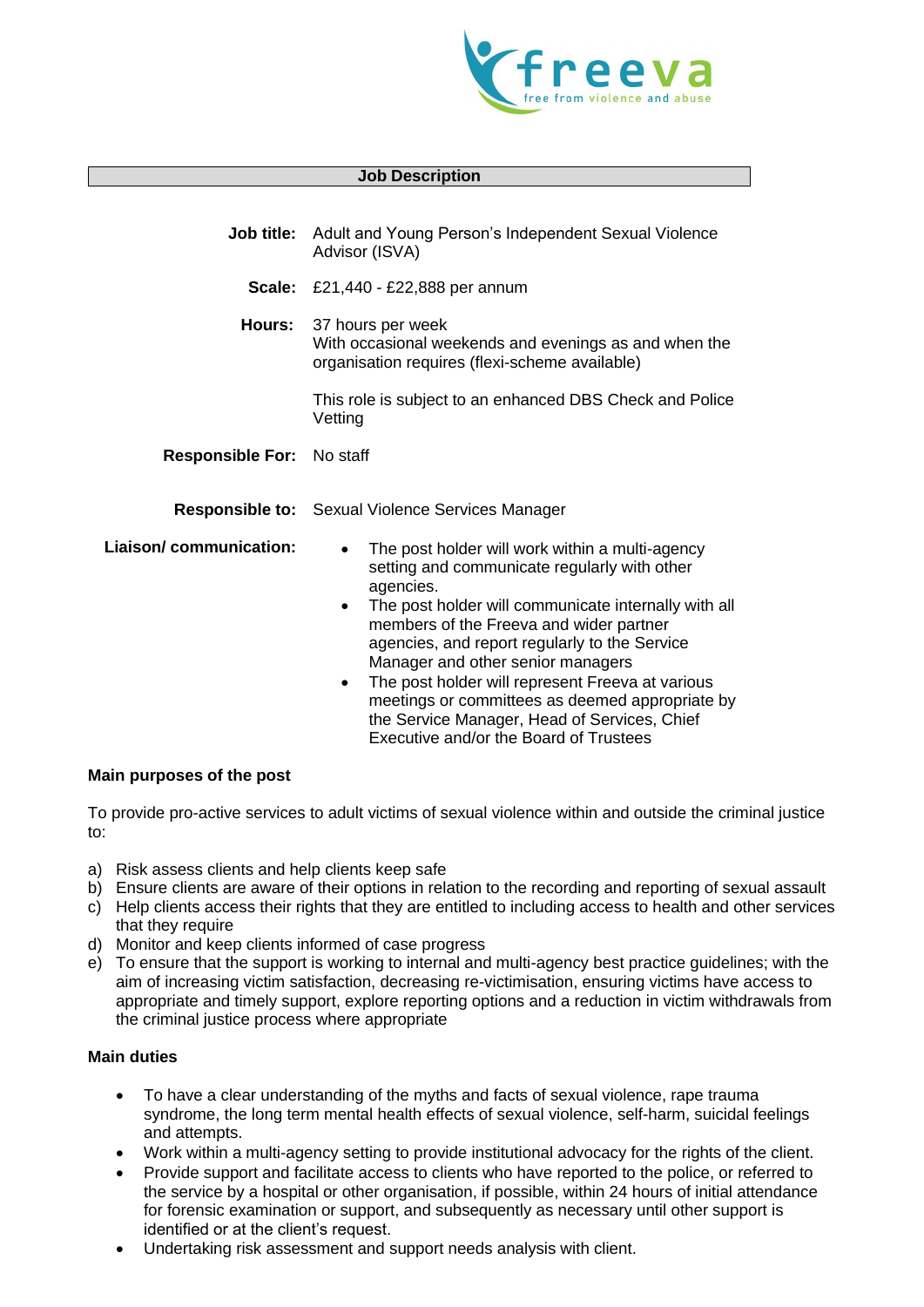- Developing individual safety & support plans (SAS) to address risks/support needs of client.
- If assault was domestic violence related, liaise with the wider DV service. If the client is assessed as high risk, liaise with the IDVA and ensure a referral to MARAC is made following locally agreed protocols and attend and participate in meetings and follow-up on actions agreed in MARAC.
- Helping clients to access services to which they are entitled, e.g., through established referral pathways to sexual health follow-up services, making referrals to mental health services and local counseling organisations, assisting with the arrangement of child care and return to work or education as appropriate.
- To keep an up to date information knowledge base about appropriate and useful services to support clients who have a range of complex support needs. Liaising with team leader/service manager in developing referral routes and pathways as necessary.
- Providing face to face and telephone support (non-therapeutic) to clients and their supporters.
- Help clients to develop their own support network and access appropriate therapeutic interventions
- Explaining criminal sanctions, and if relevant, civil remedies and housing options to clients.
- Providing information and support in relation to Criminal Injuries Compensation.
- Where relevant (e.g. domestic violence cases), keep other agencies informed about important changes in client's situation.
- Ensure child protection and vulnerable adult policies and procedures are followed at all times.

## If a client reports to the police:

- Support client through the criminal justice system, explaining the procedures and their role and rights within the system.
- Subject to local arrangements and the views of the client, support the client in the witness statement and during the trial phase in conjunction with Witness Services.
- Liaise with the police and CPS on behalf of the client, with the client's consent and adhering to confidentiality policy in relation to release of information. If local protocols can be agreed, keep the victim informed about case progress on behalf of the police in line with the requirements of the Victims Code of Practice.
- To participate in case conferences with the police, CPS and prosecuting barrister.
- To understand the need for some clients accessing special measures.

### **General duties**

- Manage a caseload and maintain necessary case files and records including using OASIS database to report all support activity and monitoring information as required
- Evaluate the impact of the support on increased reporting and repeat victimisation on a regular basis, using a variety of methods
- Follow procedures and protocols with other services so that the safety of the clients is kept central to any process
- Note and feed back to other agencies any consistent difficulties clients are having in accessing their service and refer difficult cases as appropriate to manager and contribute to efforts to improve procedures and services.
- Contribute to the development of service policies, protocols, guidelines and strategies within area of practice as necessary
- To develop and maintain effective communication systems with key partners including the police, CPS, court service, social services, education, primary care trust (mental and sexual health) Victim Support, Witness Service, voluntary sector organizations, CAFCASS.
- To attend regular line management with the team leader, participate in team meetings and peer review
- To provide specialist advice to other workers and agencies, including participation in delivery of generic and specialist training sessions
- To be fully aware of resources available regarding interpreters, signers, etc
- Understand the legal framework relating to the protection of children including the policy and procedures of the Local Safeguarding Children's Board.
- Refer on and arrange meetings with other agencies/services as necessary, for instance, solicitors, Citizens Advice Bureau, etc.
- To support, promote and work in accordance with FreeVA's aims and objectives
- To promote and develop the service in accordance with FreeVA's policies, procedures and ethos and to liaise with other agencies as appropriate.
- Attend FreeVA meetings as appropriate.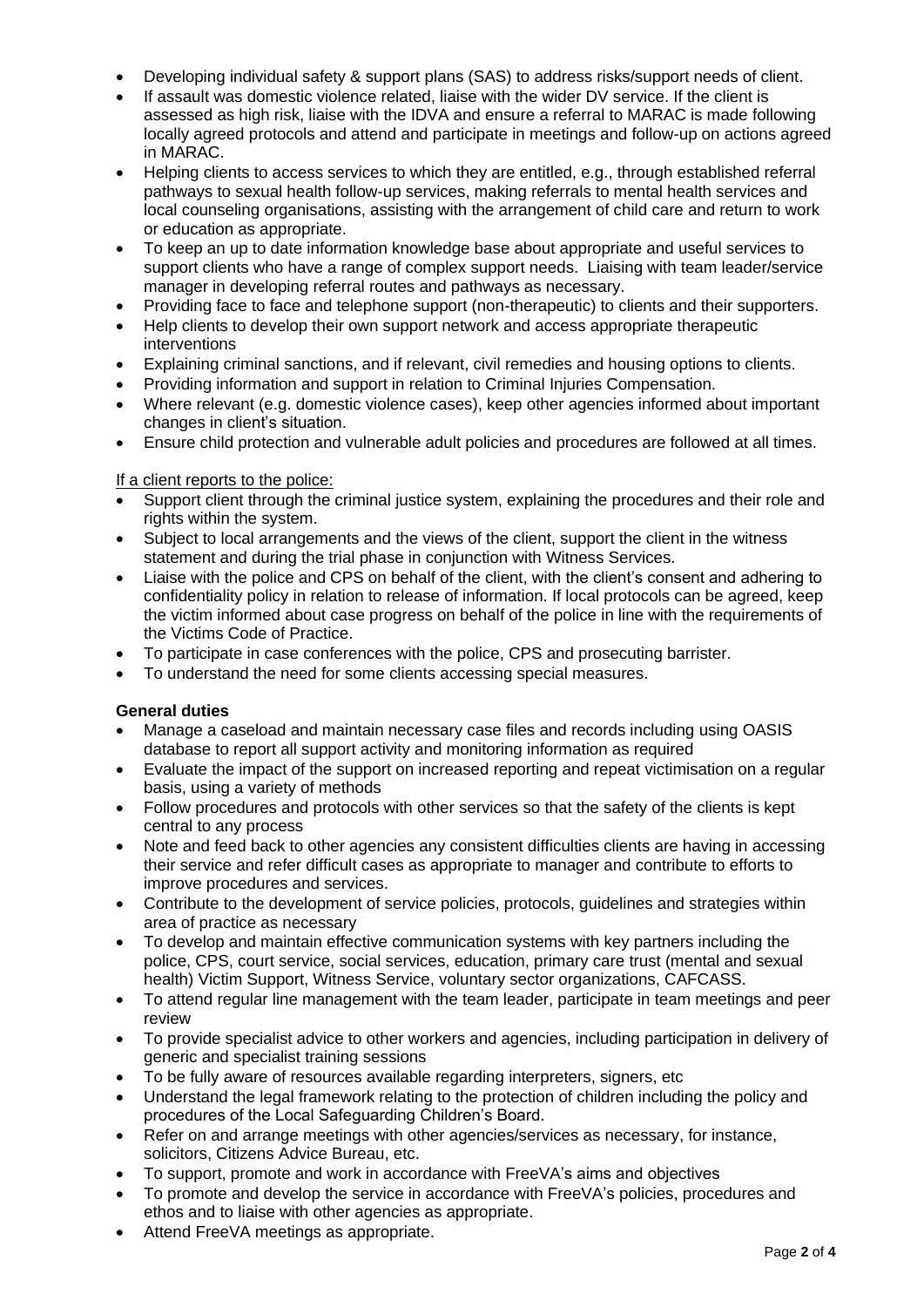- To undertake any other duties as may be required by the Board of Trustees from time to time, but which will be consistent with the role.
- Be committed to personal and professional development and undertake relevant training as appropriate.

# **Person Specification**

| Area                                            | <b>Criteria</b>                                                                                                                                                                                                                                                                                                                                                                                                                                                                                                                                                                                                                                                                                                                                                                                                                                                                                                                                                                                                                                                                                                                                                                 | <b>Assessed by</b>                       |
|-------------------------------------------------|---------------------------------------------------------------------------------------------------------------------------------------------------------------------------------------------------------------------------------------------------------------------------------------------------------------------------------------------------------------------------------------------------------------------------------------------------------------------------------------------------------------------------------------------------------------------------------------------------------------------------------------------------------------------------------------------------------------------------------------------------------------------------------------------------------------------------------------------------------------------------------------------------------------------------------------------------------------------------------------------------------------------------------------------------------------------------------------------------------------------------------------------------------------------------------|------------------------------------------|
| <b>Qualifications</b>                           | <b>Essential</b><br>A degree or recognised professional qualification in a related field (or<br>alternatively a minimum of 3 years' experience of working within the<br>sexual violence or related field).<br><b>Desirable</b><br>Recognised Accredited ISVA-Qualification or equivalent professional<br>qualification                                                                                                                                                                                                                                                                                                                                                                                                                                                                                                                                                                                                                                                                                                                                                                                                                                                          | Application                              |
| <b>Work</b><br><b>Experience /</b><br>Knowledge | <b>Essential</b><br>An understanding of the dynamics of sexual violence, including<br>$\bullet$<br>knowledge of impact of sexual violence on victims and children and<br>of current legislation and good practice.<br>A minimum of two-year work experience in the field of working with<br>$\bullet$<br>victims of sexual violence or related field.<br>Understanding of safeguarding protocols including child protection<br>$\bullet$<br>issues and legal responsibilities.<br>Experience of monitoring and evaluation.<br>$\bullet$<br>Understanding of the Criminal and Civil Justice System and the<br>$\bullet$<br>agencies involved<br>Experience of working within multi-agency networks and settings<br>Able to deliver training<br>$\bullet$<br><b>Desirable</b><br>Understanding of the Victims Code of Practice<br>$\bullet$<br>Knowledge of SDVC<br>$\bullet$<br>Knowledge of benefits and housing/homelessness issues.<br>$\bullet$<br>Experience of working within drugs, alcohol, mental health and<br>$\bullet$<br>immigration issues.<br>Has 1 years' experience of working with children and young people<br>$\bullet$<br>in the context of sexual violence | Application<br>Interview<br>Presentation |